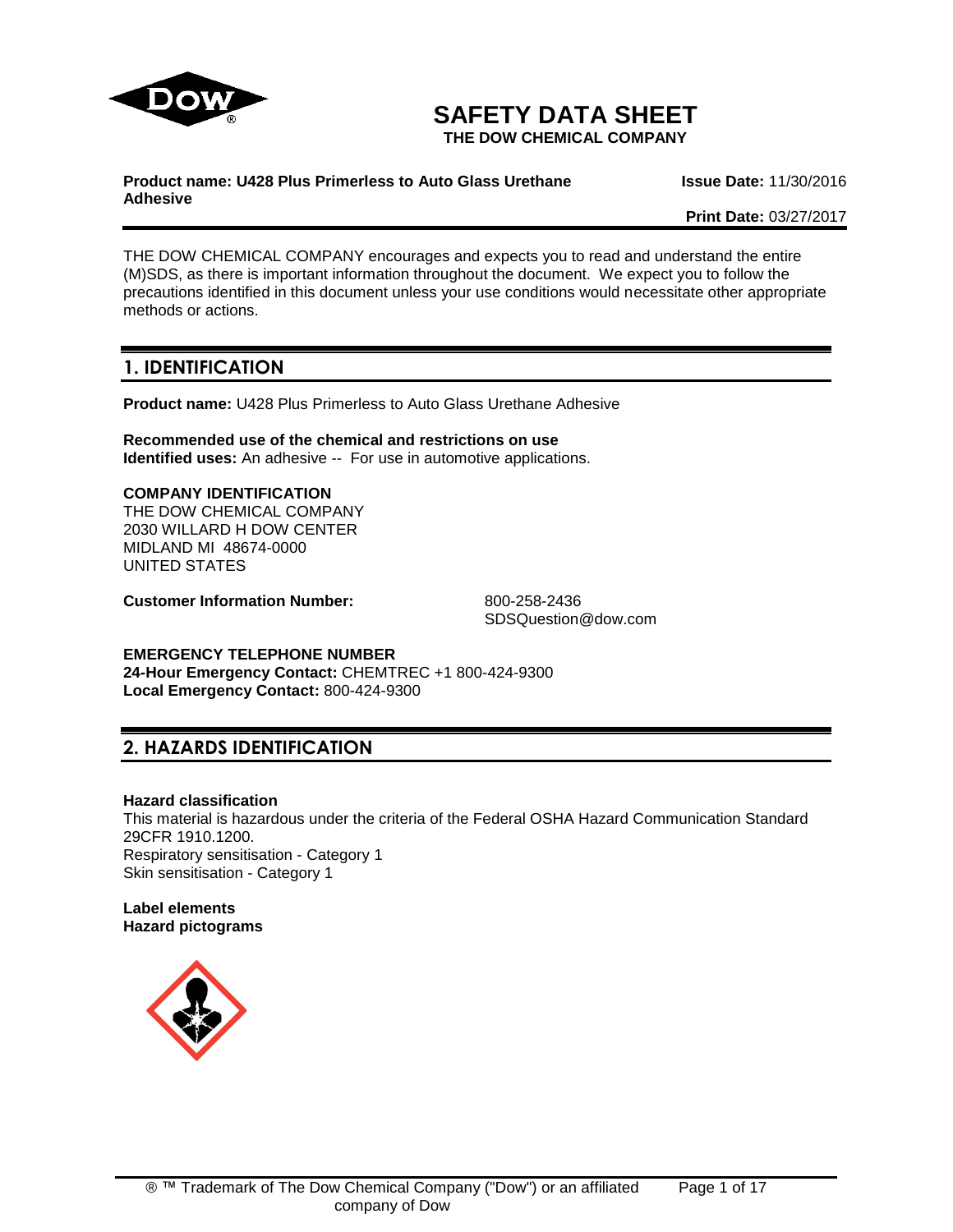#### Signal word: **DANGER!**

#### **Hazards**

May cause an allergic skin reaction. May cause allergy or asthma symptoms or breathing difficulties if inhaled.

#### **Precautionary statements**

## **Prevention**

Avoid breathing dust/ fume/ gas/ mist/ vapours/ spray. Contaminated work clothing should not be allowed out of the workplace. Wear protective gloves. In case of inadequate ventilation wear respiratory protection.

#### **Response**

IF ON SKIN: Wash with plenty of soap and water. IF INHALED: If breathing is difficult, remove victim to fresh air and keep at rest in a position comfortable for breathing. If skin irritation or rash occurs: Get medical advice/ attention. If experiencing respiratory symptoms: Call a POISON CENTER/doctor. Wash contaminated clothing before reuse.

#### **Disposal**

Dispose of contents/ container to an approved waste disposal plant.

#### **Other hazards**

No data available

# **3. COMPOSITION/INFORMATION ON INGREDIENTS**

This product is a mixture.

| <b>Component</b>                                                       | <b>CASRN</b>  | Concentration       |
|------------------------------------------------------------------------|---------------|---------------------|
|                                                                        |               |                     |
| MDI-based Urethane Polymer P13-0171                                    | Not available | $>$ 35.0 - < 45.0 % |
| Carbon black                                                           | 1333-86-4     | $> 20.0 - 5.30.0 %$ |
| Diisononyl phthalate                                                   | 28553-12-0    | $> 15.0 - 25.0 %$   |
| Phthalic acid, di-C8-10-branched alkyl esters,<br>C <sub>9</sub> -rich | 68515-48-0    | $> 15.0 - 25.0 %$   |
| Ceramic materials and wares, chemicals                                 | 66402-68-4    | $> 5.0 - < 15.0 %$  |
| Tris(nonylphenyl) phosphite                                            | 26523-78-4    | $< 1.0 \%$          |
| 4,4'-Methylenediphenyl diisocyanate                                    | 101-68-8      | $< 1.0 \%$          |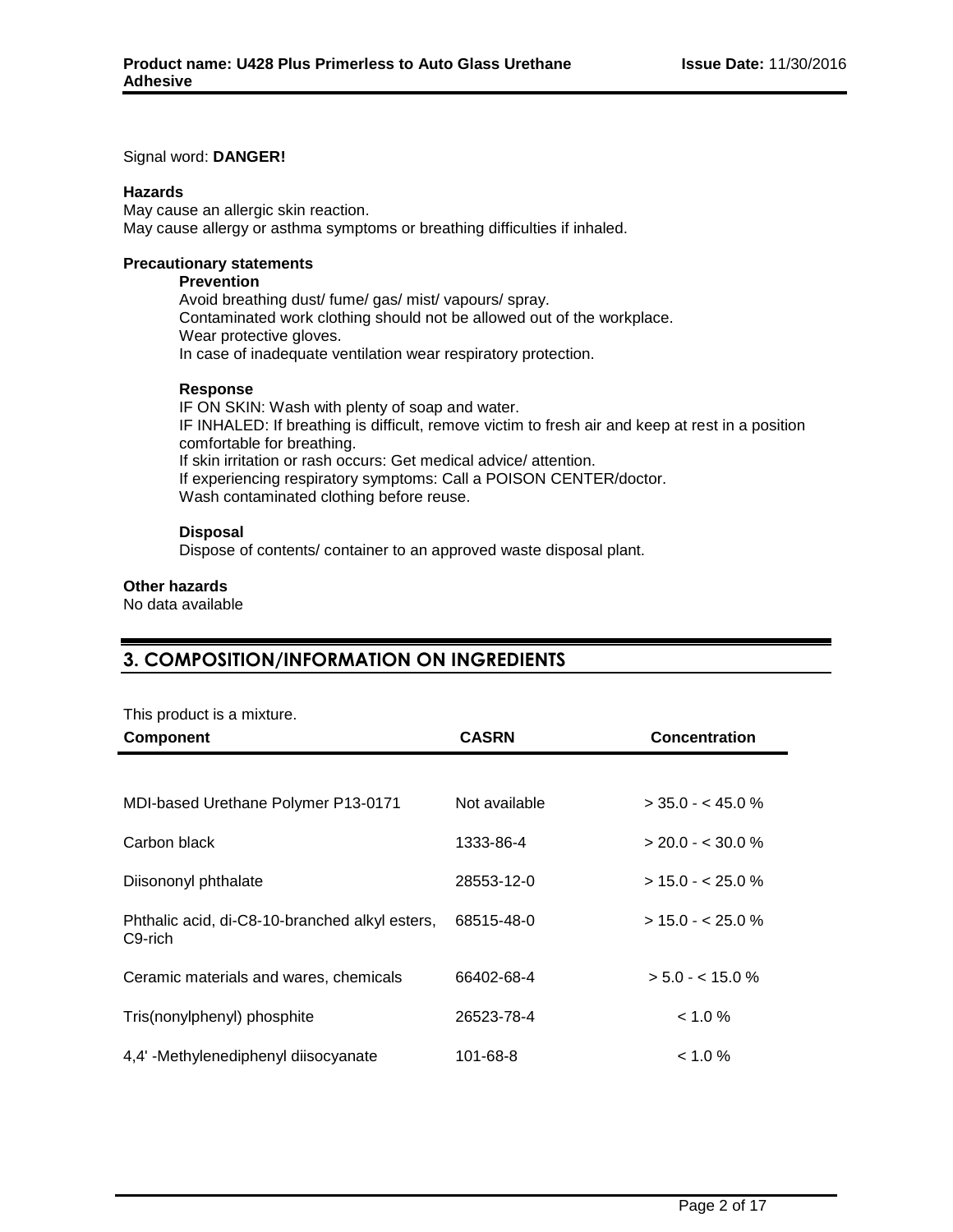# **4. FIRST AID MEASURES**

#### **Description of first aid measures**

**General advice:** First Aid responders should pay attention to self-protection and use the recommended protective clothing (chemical resistant gloves, splash protection). If potential for exposure exists refer to Section 8 for specific personal protective equipment.

**Inhalation:** Move person to fresh air. If not breathing, give artificial respiration; if by mouth to mouth use rescuer protection (pocket mask, etc). If breathing is difficult, oxygen should be administered by qualified personnel. Call a physician or transport to a medical facility.

**Skin contact:** Remove material from skin immediately by washing with soap and plenty of water. Remove contaminated clothing and shoes while washing. Seek medical attention if irritation persists. Wash clothing before reuse. An MDI skin decontamination study demonstrated that cleaning very soon after exposure is important, and that a polyglycol-based skin cleanser or corn oil may be more effective than soap and water. Discard items which cannot be decontaminated, including leather articles such as shoes, belts and watchbands. Suitable emergency safety shower facility should be available in work area. In case of contact, immediately flush skin with plenty of water for at least 15 minutes while removing contaminated clothing and shoes.

**Eye contact:** Immediately flush eyes with water; remove contact lenses, if present, after the first 5 minutes, then continue flushing eyes for at least 15 minutes. Obtain medical attention without delay, preferably from an ophthalmologist. Suitable emergency eye wash facility should be available in work area.

**Ingestion:** If swallowed, seek medical attention. Do not induce vomiting unless directed to do so by medical personnel.

**Most important symptoms and effects, both acute and delayed:** Aside from the information found under Description of first aid measures (above) and Indication of immediate medical attention and special treatment needed (below), any additional important symptoms and effects are described in Section 11: Toxicology Information.

#### **Indication of any immediate medical attention and special treatment needed**

**Notes to physician:** May cause respiratory sensitization or asthma-like symptoms. Bronchodilators, expectorants and antitussives may be of help. Treat bronchospasm with inhaled beta2 agonist and oral or parenteral corticosteroids. Respiratory symptoms, including pulmonary edema, may be delayed. Persons receiving significant exposure should be observed 24-48 hours for signs of respiratory distress. Maintain adequate ventilation and oxygenation of the patient. If you are sensitized to diisocyanates, consult your physician regarding working with other respiratory irritants or sensitizers. No specific antidote. Treatment of exposure should be directed at the control of symptoms and the clinical condition of the patient. Excessive exposure may aggravate preexisting asthma and other respiratory disorders (e.g. emphysema, bronchitis, reactive airways dysfunction syndrome).

# **5. FIREFIGHTING MEASURES**

**Suitable extinguishing media:** Water fog or fine spray. Dry chemical fire extinguishers. Carbon dioxide fire extinguishers. Foam. Alcohol resistant foams (ATC type) are preferred. General purpose synthetic foams (including AFFF) or protein foams may function, but will be less effective. Water fog, applied gently may be used as a blanket for fire extinguishment.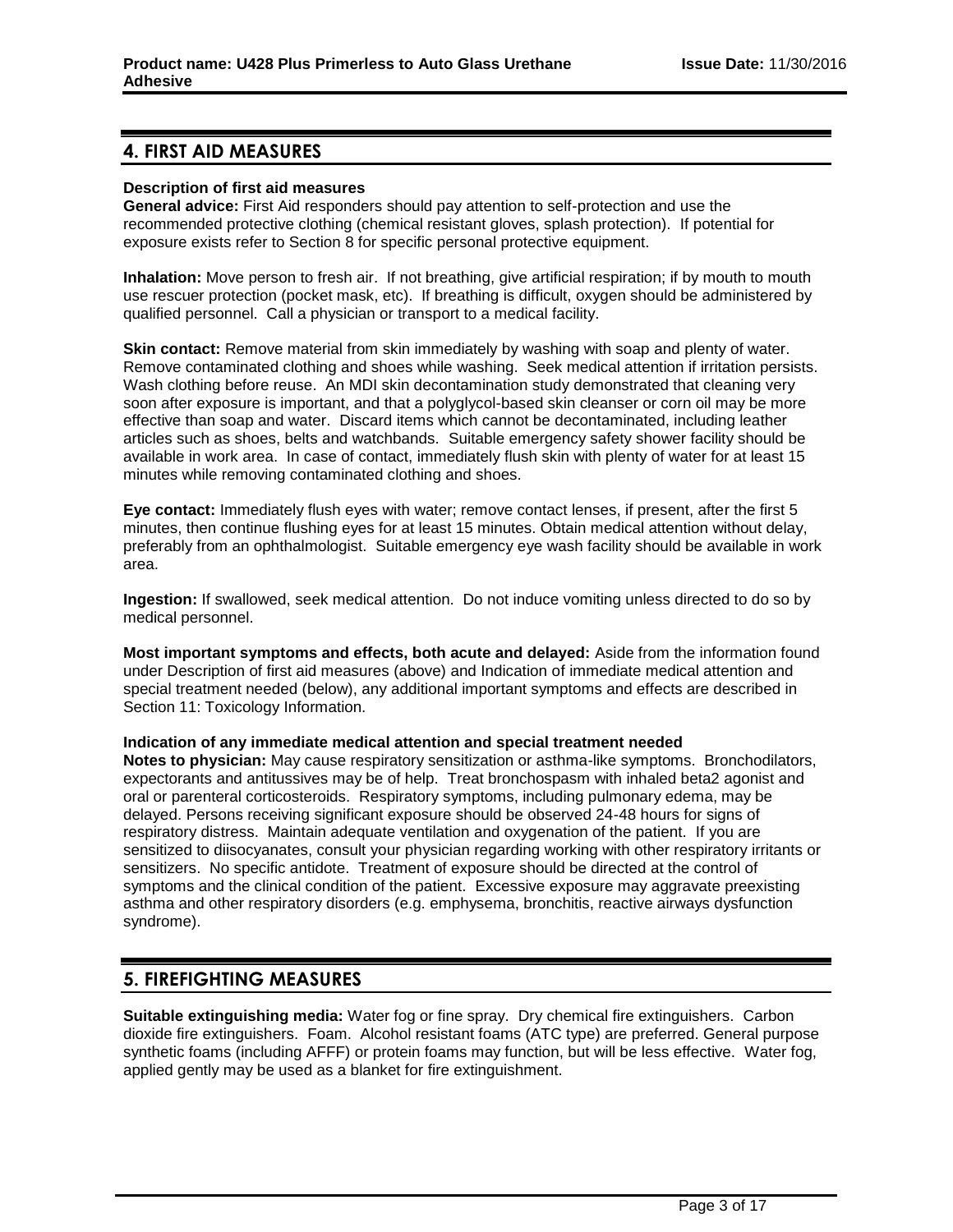**Unsuitable extinguishing media:** Do not use direct water stream. May spread fire.

#### **Special hazards arising from the substance or mixture**

**Hazardous combustion products:** During a fire, smoke may contain the original material in addition to combustion products of varying composition which may be toxic and/or irritating. Combustion products may include and are not limited to: Nitrogen oxides. Carbon monoxide. Carbon dioxide. Combustion products may include trace amounts of: Hydrogen cyanide.

**Unusual Fire and Explosion Hazards:** Product reacts with water. Reaction may produce heat and/or gases. Any closed container may rupture when exposed to extreme heat in a fire situation. Violent steam generation or eruption may occur upon application of direct water stream to hot liquids. Dense smoke is produced when product burns.

## **Advice for firefighters**

**Fire Fighting Procedures:** Keep people away. Isolate fire and deny unnecessary entry. Use water spray to cool fire exposed containers and fire affected zone until fire is out and danger of reignition has passed. Fight fire from protected location or safe distance. Consider the use of unmanned hose holders or monitor nozzles. Immediately withdraw all personnel from the area in case of rising sound from venting safety device or discoloration of the container. Do not use direct water stream. May spread fire. Move container from fire area if this is possible without hazard. Burning liquids may be moved by flushing with water to protect personnel and minimize property damage. Water fog, applied gently may be used as a blanket for fire extinguishment. Contain fire water run-off if possible. Fire water run-off, if not contained, may cause environmental damage. Review the "Accidental Release Measures" and the "Ecological Information" sections of this (M)SDS.

**Special protective equipment for firefighters:** Wear positive-pressure self-contained breathing apparatus (SCBA) and protective fire fighting clothing (includes fire fighting helmet, coat, trousers, boots, and gloves). Avoid contact with this material during fire fighting operations. If contact is likely, change to full chemical resistant fire fighting clothing with self-contained breathing apparatus. If this is not available, wear full chemical resistant clothing with self-contained breathing apparatus and fight fire from a remote location. For protective equipment in post-fire or non-fire clean-up situations, refer to the relevant sections.

# **6. ACCIDENTAL RELEASE MEASURES**

**Personal precautions, protective equipment and emergency procedures:** Isolate area. Keep unnecessary and unprotected personnel from entering the area. Keep upwind of spill. Ventilate area of leak or spill. Refer to section 7, Handling, for additional precautionary measures. See Section 10 for more specific information. Use appropriate safety equipment. For additional information, refer to Section 8, Exposure Controls and Personal Protection.

**Environmental precautions:** Spills or discharge to natural waterways is likely to kill aquatic organisms. Prevent from entering into soil, ditches, sewers, waterways and/or groundwater. See Section 12, Ecological Information.

**Methods and materials for containment and cleaning up:** Contain spilled material if possible. Absorb with materials such as: Cat litter. Sand. Sawdust. Collect in suitable and properly labeled containers. See Section 13, Disposal Considerations, for additional information.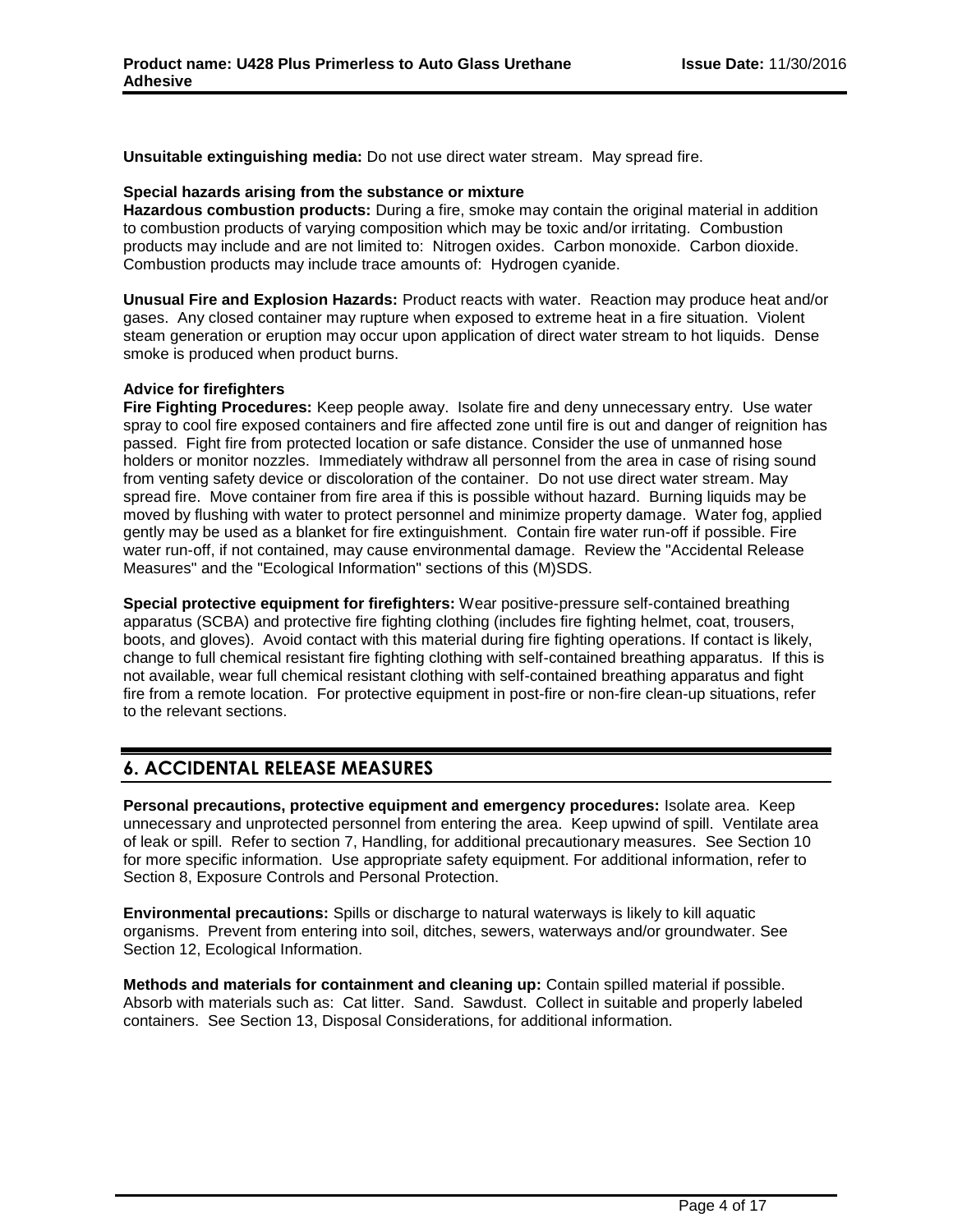# **7. HANDLING AND STORAGE**

**Precautions for safe handling:** Avoid contact with eyes, skin, and clothing. Avoid prolonged or repeated contact with skin. Avoid breathing vapor. Wash thoroughly after handling. Keep container closed. Use with adequate ventilation. See Section 8, EXPOSURE CONTROLS AND PERSONAL PROTECTION.

**Conditions for safe storage:** Protect from atmospheric moisture. Store in a dry place.

## **Storage stability**

**Storage temperature:**  $> 5 - < 35$  °C ( $> 41 - < 95$ ) °F)

# **8. EXPOSURE CONTROLS/PERSONAL PROTECTION**

#### **Control parameters**

Exposure limits are listed below, if they exist.

| Component                               | <b>Regulation</b> | <b>Type of listing</b> | <b>Value/Notation</b>                      |
|-----------------------------------------|-------------------|------------------------|--------------------------------------------|
| 4,4' -Methylenediphenyl<br>diisocyanate | Dow IHG           | TWA                    | $0.005$ ppm                                |
|                                         | Dow IHG           | <b>STEL</b>            | $0.02$ ppm                                 |
|                                         | <b>ACGIH</b>      | TWA                    | $0.005$ ppm                                |
|                                         | OSHA Z-1          |                        | $0.2 \text{ mg/m}3 \cdot 0.02 \text{ ppm}$ |

Although some of the components of this product may have exposure guidelines, no exposure would be expected under normal handling conditions due to the physical state of the material.

# **Exposure controls**

**Engineering controls:** Use only with adequate ventilation. Local exhaust ventilation may be necessary for some operations. Provide general and/or local exhaust ventilation to control airborne levels below the exposure guidelines. Exhaust systems should be designed to move the air away from the source of vapor/aerosol generation and people working at this point. The odor and irritancy of this material are inadequate to warn of excessive exposure.

#### **Individual protection measures**

**Eye/face protection:** Use safety glasses (with side shields).

#### **Skin protection**

**Hand protection:** Use gloves chemically resistant to this material. Examples of preferred glove barrier materials include: Butyl rubber. Chlorinated polyethylene. Polyethylene. Ethyl vinyl alcohol laminate ("EVAL"). Examples of acceptable glove barrier materials include: Neoprene. Nitrile/butadiene rubber ("nitrile" or "NBR"). Polyvinyl chloride ("PVC" or "vinyl"). Viton. NOTICE: The selection of a specific glove for a particular application and duration of use in a workplace should also take into account all relevant workplace factors such as, but not limited to: Other chemicals which may be handled, physical requirements (cut/puncture protection, dexterity, thermal protection), potential body reactions to glove materials, as well as the instructions/specifications provided by the glove supplier.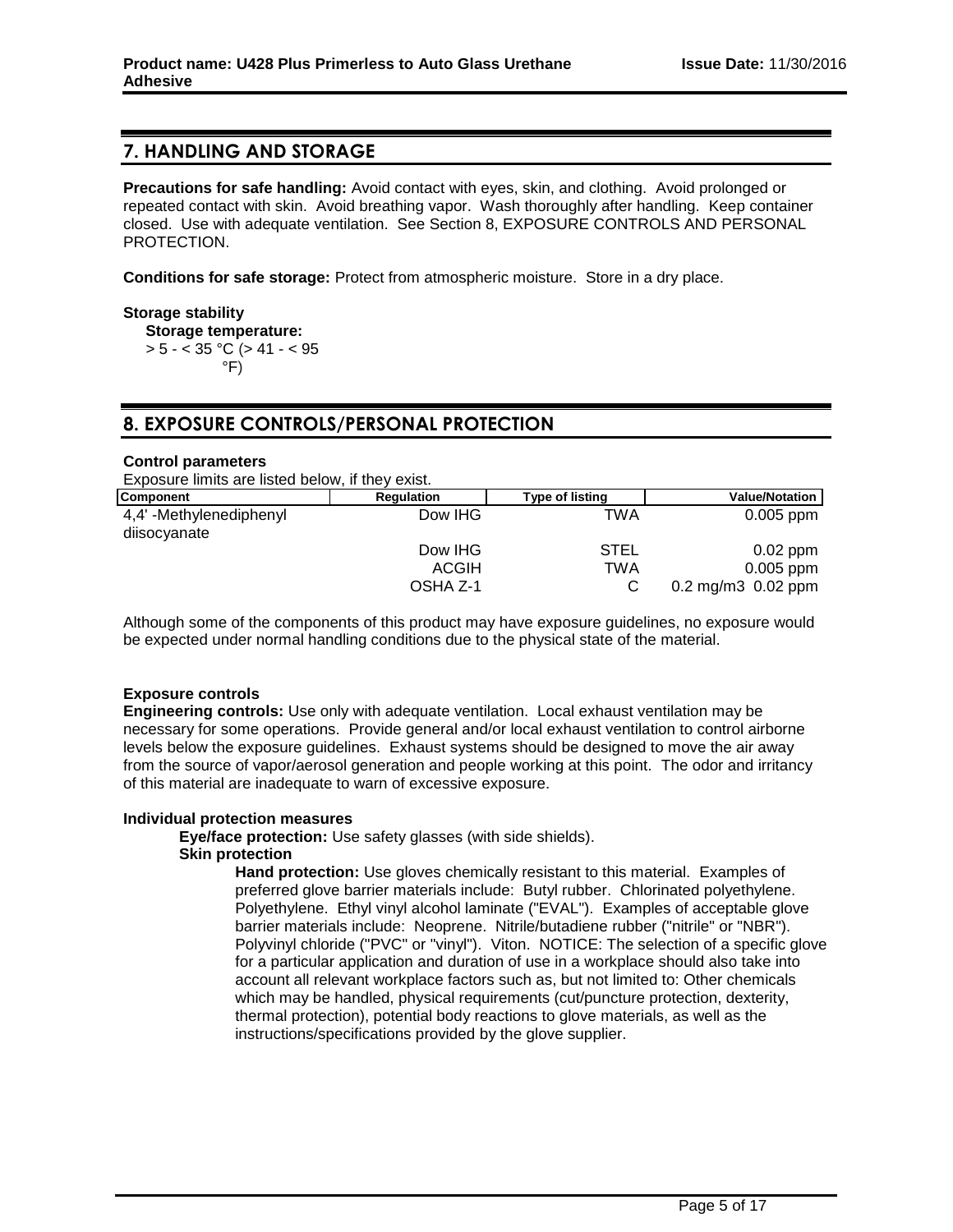**Other protection:** Use protective clothing chemically resistant to this material. Selection of specific items such as face shield, boots, apron, or full body suit will depend on the task.

**Respiratory protection:** Atmospheric levels should be maintained below the exposure guideline. When atmospheric levels may exceed the exposure guideline, use an approved airpurifying respirator equipped with an organic vapor sorbent and a particle filter. For situations where the atmospheric levels may exceed the level for which an air-purifying respirator is effective, use a positive-pressure air-supplying respirator (air line or self-contained breathing apparatus). For emergency response or for situations where the atmospheric level is unknown, use an approved positive-pressure self-contained breathing apparatus or positivepressure air line with auxiliary self-contained air supply.

The following should be effective types of air-purifying respirators: Organic vapor cartridge with a particulate pre-filter.

# **9. PHYSICAL AND CHEMICAL PROPERTIES**

| Appearance                                        |                                                |
|---------------------------------------------------|------------------------------------------------|
| <b>Physical state</b>                             | Paste                                          |
| Color                                             | <b>Black</b>                                   |
| Odor                                              | Odorless                                       |
| <b>Odor Threshold</b>                             | No test data available                         |
| рH                                                | No test data available                         |
| <b>Melting point/range</b>                        | No test data available                         |
| <b>Freezing point</b>                             | No test data available                         |
| Boiling point (760 mmHg)                          | No test data available                         |
| <b>Flash point</b>                                | closed cup > 110 °C ( > 230 °F) PMCC, ASTM D93 |
| <b>Evaporation Rate (Butyl Acetate</b><br>$= 1$   | No test data available                         |
| <b>Flammability (solid, gas)</b>                  | The product is not flammable.                  |
| <b>Lower explosion limit</b>                      | No test data available                         |
| <b>Upper explosion limit</b>                      | No test data available                         |
| <b>Vapor Pressure</b>                             | No test data available                         |
| <b>Relative Vapor Density (air = 1)</b>           | No test data available                         |
| <b>Relative Density (water = 1)</b>               | 1.252 ASTM D1475                               |
| <b>Water solubility</b>                           | No test data available                         |
| <b>Partition coefficient: n-</b><br>octanol/water | No data available                              |
| <b>Auto-ignition temperature</b>                  | No test data available                         |
| <b>Decomposition temperature</b>                  | No test data available                         |
| <b>Kinematic Viscosity</b>                        | No test data available                         |
| <b>Explosive properties</b>                       | No test data available                         |
| <b>Oxidizing properties</b>                       | No test data available                         |
| <b>Molecular weight</b>                           | No data available                              |
| <b>Volatile Organic Compounds</b>                 | 0.1 lb/gln EPA Method No. 24 (typical value)   |
|                                                   |                                                |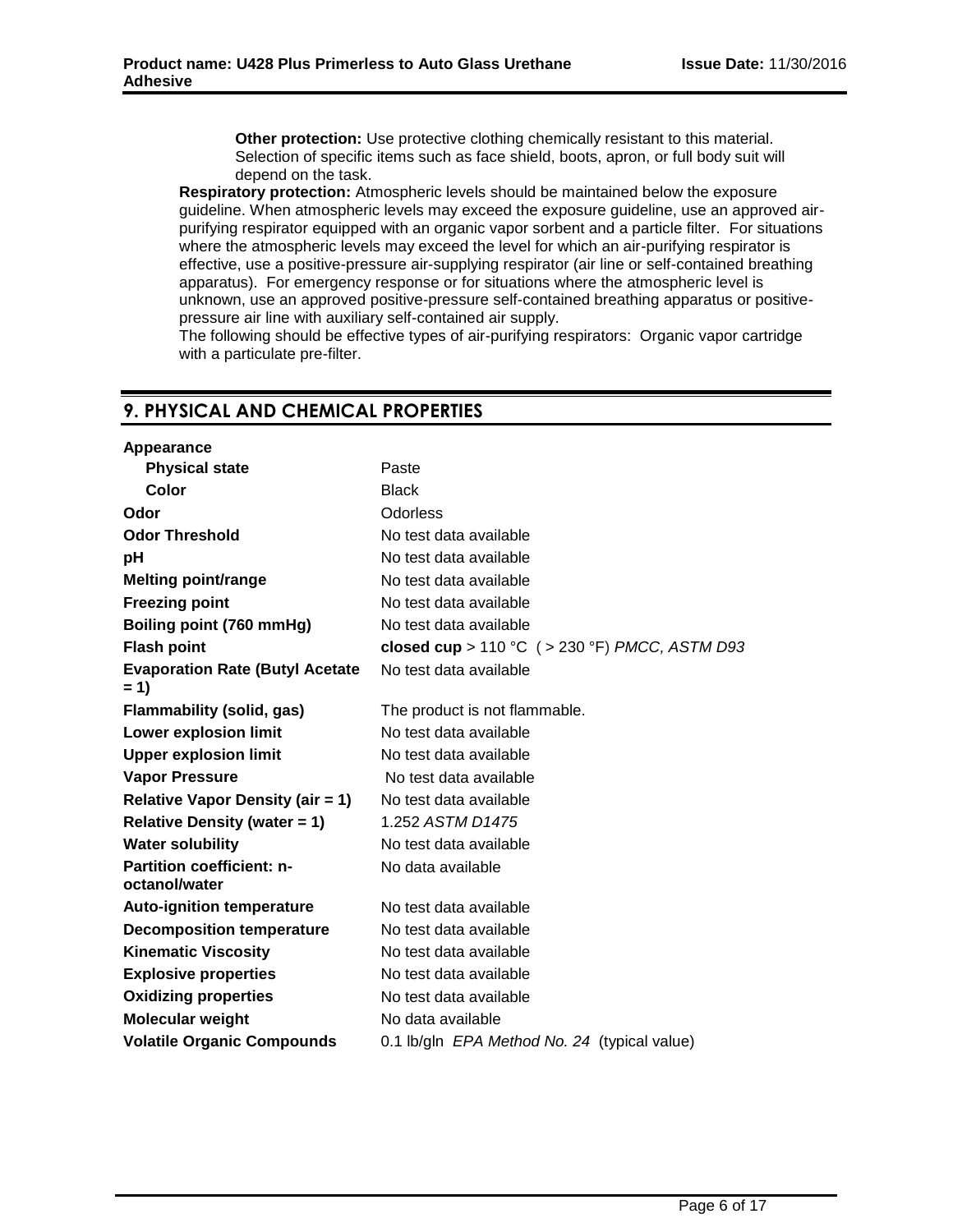NOTE: The physical data presented above are typical values and should not be construed as a specification.

# **10. STABILITY AND REACTIVITY**

**Reactivity:** No dangerous reaction known under conditions of normal use.

**Chemical stability:** Stable under recommended storage conditions. See Storage, Section 7.

**Possibility of hazardous reactions:** Polymerization will not occur.

**Conditions to avoid:** Some components of this product can decompose at elevated temperatures. Avoid moisture.

**Incompatible materials:** Reaction with water will generate heat. Avoid contact with: Acids. Alcohols. Amines. Water. Ammonia. Bases. Metal compounds. Moist air. Strong oxidizers. Reaction with water will generate carbon dioxide.

**Hazardous decomposition products:** Decomposition products depend upon temperature, air supply and the presence of other materials. Gases are released during decomposition.

# **11. TOXICOLOGICAL INFORMATION**

*Toxicological information appears in this section when such data is available.*

#### **Acute toxicity**

#### **Acute oral toxicity**

Low toxicity if swallowed. Small amounts swallowed incidentally as a result of normal handling operations are not likely to cause injury; however, swallowing larger amounts may cause injury. May cause nausea and vomiting. May cause abdominal discomfort or diarrhea. Single dose oral LD50 has not been determined.

#### **Acute dermal toxicity**

Prolonged skin contact is unlikely to result in absorption of harmful amounts. The dermal LD50 has not been determined.

#### **Acute inhalation toxicity**

At room temperature, exposure to vapor is minimal due to low volatility; vapor from heated material or mist may cause respiratory irritation and other effects. For the minor component(s): Methylene diphenyl diisocyanate (MDI). Excessive exposure may cause irritation to upper respiratory tract (nose and throat) and lungs. May cause pulmonary edema (fluid in the lungs.) Decreased lung function has been associated with overexposure to isocyanates. May cause nausea and vomiting. Effects may be delayed. This material contains mineral and/or inorganic fillers. There is essentially no potential for inhalation exposure to these fillers incidental to industrial handling due to the physical state. The LC50 has not been determined.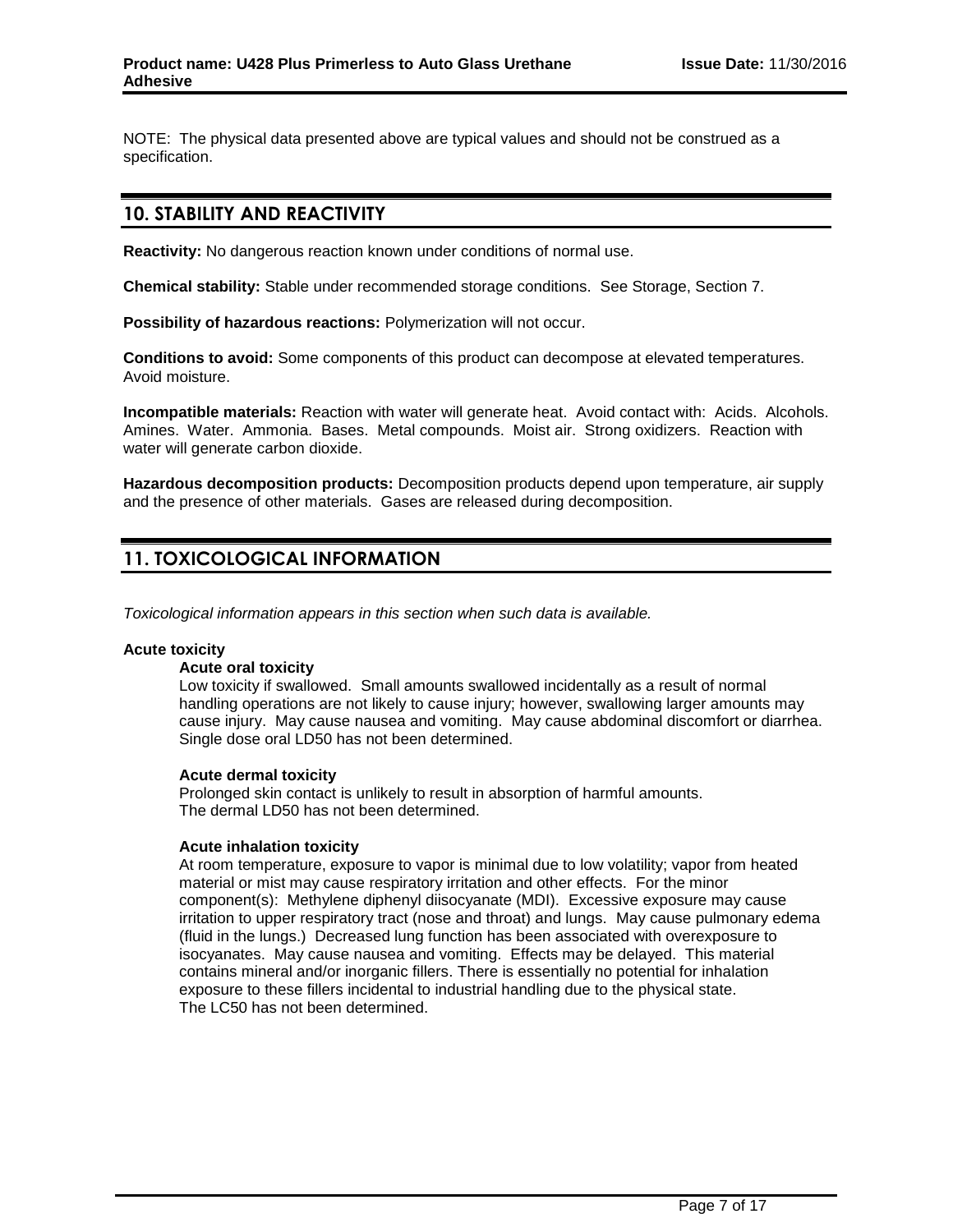#### **Skin corrosion/irritation**

Prolonged contact may cause skin irritation with local redness. Material may stick to skin causing irritation upon removal. May stain skin.

#### **Serious eye damage/eye irritation**

May cause eye irritation.

## **Sensitization**

For skin sensitization:

A component in this mixture has been shown to be a skin sensitizer. Animal studies have shown that skin contact with isocyanates may play a role in respiratory sensitization.

For respiratory sensitization:

A component in this mixture may cause an allergic respiratory response.

MDI concentrations below the exposure guidelines may cause allergic respiratory reactions in individuals already sensitized.

Asthma-like symptoms may include coughing, difficult breathing and a feeling of tightness in the chest. Occasionally, breathing difficulties may be life threatening.

# **Specific Target Organ Systemic Toxicity (Single Exposure)**

Evaluation of available data suggests that this material is not an STOT-SE toxicant.

## **Specific Target Organ Systemic Toxicity (Repeated Exposure)**

Contains component(s) which have been reported to cause effects on the following organs in animals: Liver.

Kidney.

Tissue injury in the upper respiratory tract and lungs has been observed in laboratory animals after repeated excessive exposures to MDI/polymeric MDI aerosols.

#### **Carcinogenicity**

Lung tumors have been observed in laboratory animals exposed to respirable aerosol droplets of MDI/Polymeric MDI (6 mg/m3) for their lifetime. Tumors occurred concurrently with respiratory irritation and lung injury. Current exposure guidelines are expected to protect against these effects reported for MDI. For the phthalate ester(s): Kidney effects and/or tumors have been observed in male rats. These effects are believed to be species specific and unlikely to occur in humans. Liver effects and/or tumors have been observed in rats. These effects are believed to be species specific and unlikely to occur in humans.

#### **Teratogenicity**

In laboratory animals, MDI/polymeric MDI did not cause birth defects; other fetal effects occurred only at high doses which were toxic to the mother. Contains component(s) which did not cause birth defects in animals; other fetal effects occurred only at doses toxic to the mother.

#### **Reproductive toxicity**

For the phthalate ester(s): In laboratory animals, excessive doses toxic to the parent animals caused decreased weight and survival of offspring. There were no effects on fertility at any dose.

#### **Mutagenicity**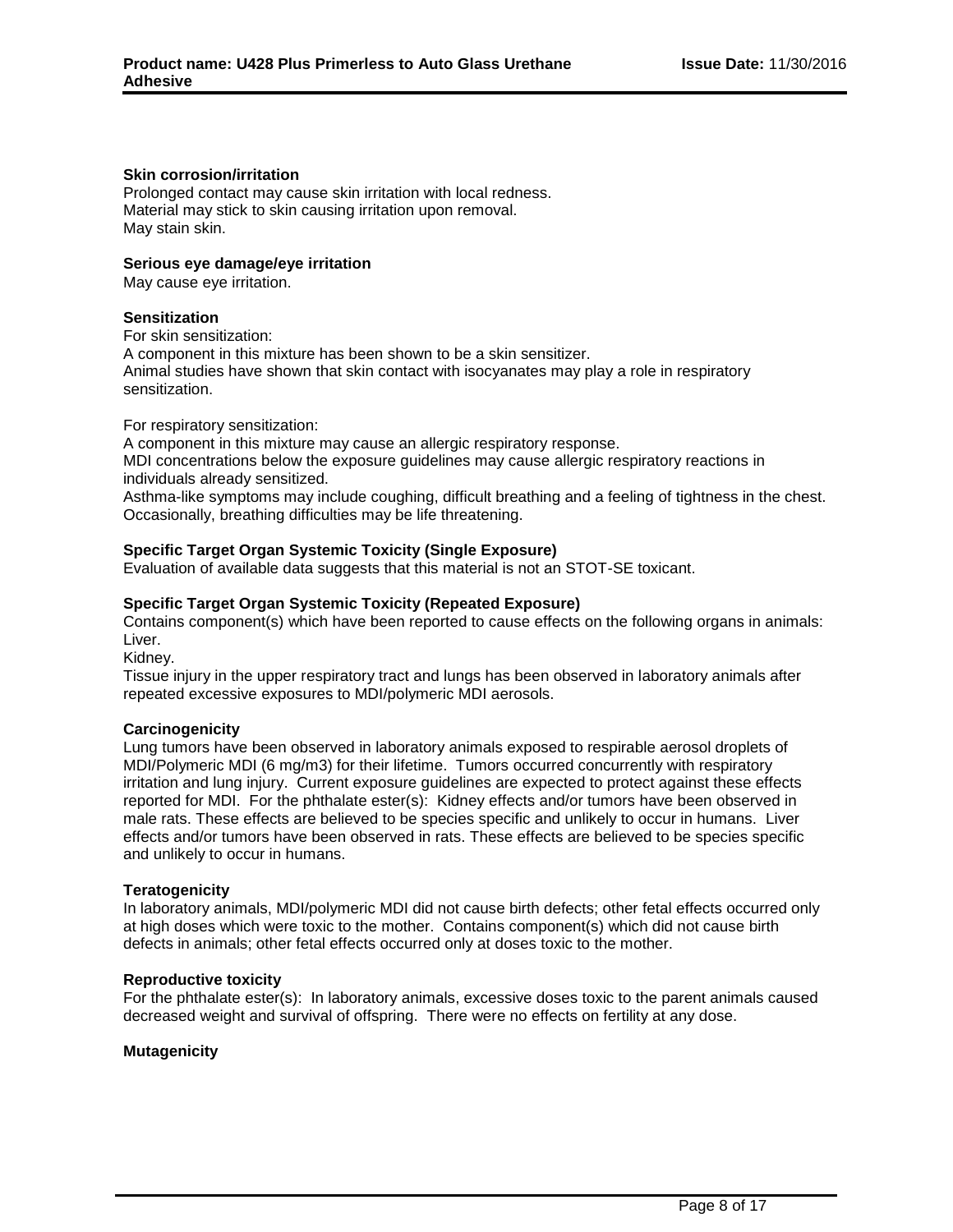For the phthalate ester(s): In vitro genetic toxicity studies were negative. Genetic toxicity data on MDI are inconclusive. MDI was weakly positive in some in vitro studies; other in vitro studies were negative. Animal mutagenicity studies were predominantly negative.

#### **Aspiration Hazard**

Based on physical properties, not likely to be an aspiration hazard.

## **COMPONENTS INFLUENCING TOXICOLOGY:**

#### **MDI-based Urethane Polymer P13-0171**

**Acute oral toxicity** Single dose oral LD50 has not been determined.

# **Acute dermal toxicity**

The dermal LD50 has not been determined.

#### **Acute inhalation toxicity**

The LC50 has not been determined.

## **Carbon black**

**Acute oral toxicity** LD50, Rat, > 8,000 mg/kg

#### **Acute dermal toxicity** LD50, Rabbit, > 3,000 mg/kg No deaths occurred at this concentration.

## **Acute inhalation toxicity**

LC50, Rat, 1 Hour, dust/mist, 27 mg/l No deaths occurred at this concentration.

#### **Diisononyl phthalate**

**Acute oral toxicity** LD50, Rat, > 10,000 mg/kg

#### **Acute dermal toxicity**

LD50, Rabbit, > 3,160 mg/kg No deaths occurred at this concentration.

#### **Acute inhalation toxicity**

LC50, Rat, male and female, 4 Hour, dust/mist, > 4.4 mg/l No deaths occurred following exposure to a saturated atmosphere.

#### **Phthalic acid, di-C8-10-branched alkyl esters, C9-rich**

**Acute oral toxicity** LD50, Rat, > 10,000 mg/kg

# **Acute dermal toxicity**

LD50, Rabbit, > 3,160 mg/kg No deaths occurred at this concentration.

# **Acute inhalation toxicity**

LC50, Rat, male and female, 4 Hour, dust/mist, > 4.4 mg/l No deaths occurred following exposure to a saturated atmosphere.

# **Ceramic materials and wares, chemicals**

**Acute oral toxicity**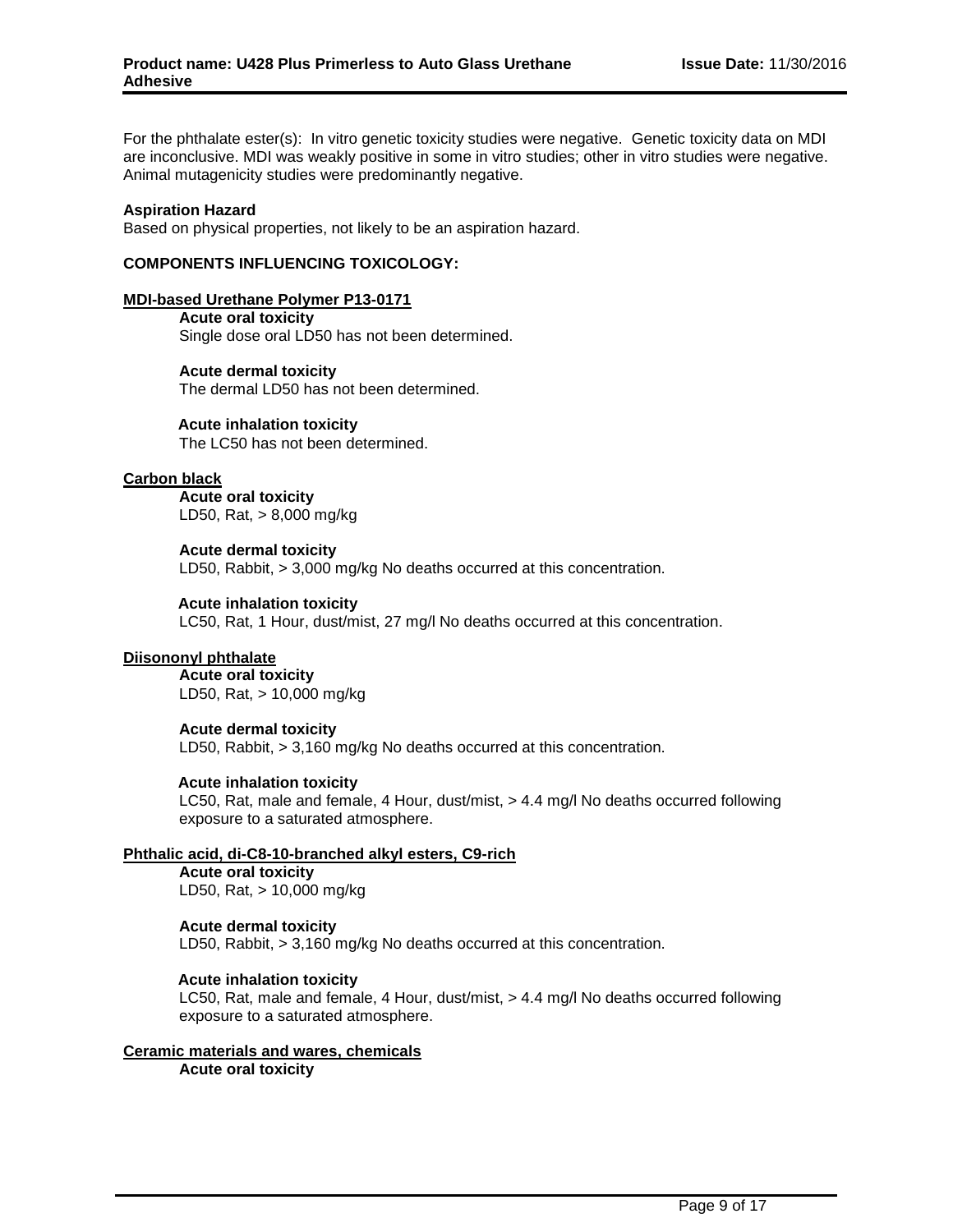LD50, Rat, female, > 2,000 mg/kg OECD Test Guideline 425 No deaths occurred at this concentration.

#### **Acute dermal toxicity**

For similar material(s): LD50, Rat, male and female, > 2,500 mg/kg OECD Test Guideline 402 No deaths occurred at this concentration.

## **Acute inhalation toxicity**

The LC50 has not been determined.

#### **Tris(nonylphenyl) phosphite**

**Acute oral toxicity**

LD50, Rat, male and female, > 10,000 mg/kg

#### **Acute dermal toxicity**

LD50, Rabbit, > 2,000 mg/kg OECD 402 or equivalent No deaths occurred at this concentration.

#### **Acute inhalation toxicity** The LC50 has not been determined.

# **4,4' -Methylenediphenyl diisocyanate**

**Acute oral toxicity** LD50, Rat, > 2,000 mg/kg No deaths occurred at this concentration.

**Acute dermal toxicity** LD50, Rabbit, > 9,400 mg/kg

# **Acute inhalation toxicity**

LC50, Rat, 1 Hour, dust/mist, 2.24 mg/l

# **12. ECOLOGICAL INFORMATION**

*Ecotoxicological information appears in this section when such data is available.*

#### **Toxicity**

# **MDI-based Urethane Polymer P13-0171**

**Acute toxicity to fish** No relevant data found.

#### **Carbon black**

#### **Acute toxicity to fish**

Material is practically non-toxic to aquatic organisms on an acute basis (LC50/EC50/EL50/LL50 >100 mg/L in the most sensitive species tested). LC50, Leuciscus idus (Golden orfe), static test, 96 Hour, > 1,000 mg/l, OECD Test Guideline 203 or Equivalent

#### **Acute toxicity to aquatic invertebrates**

EC50, Daphnia magna (Water flea), 24 Hour, > 5,600 mg/l, OECD Test Guideline 202 or **Equivalent**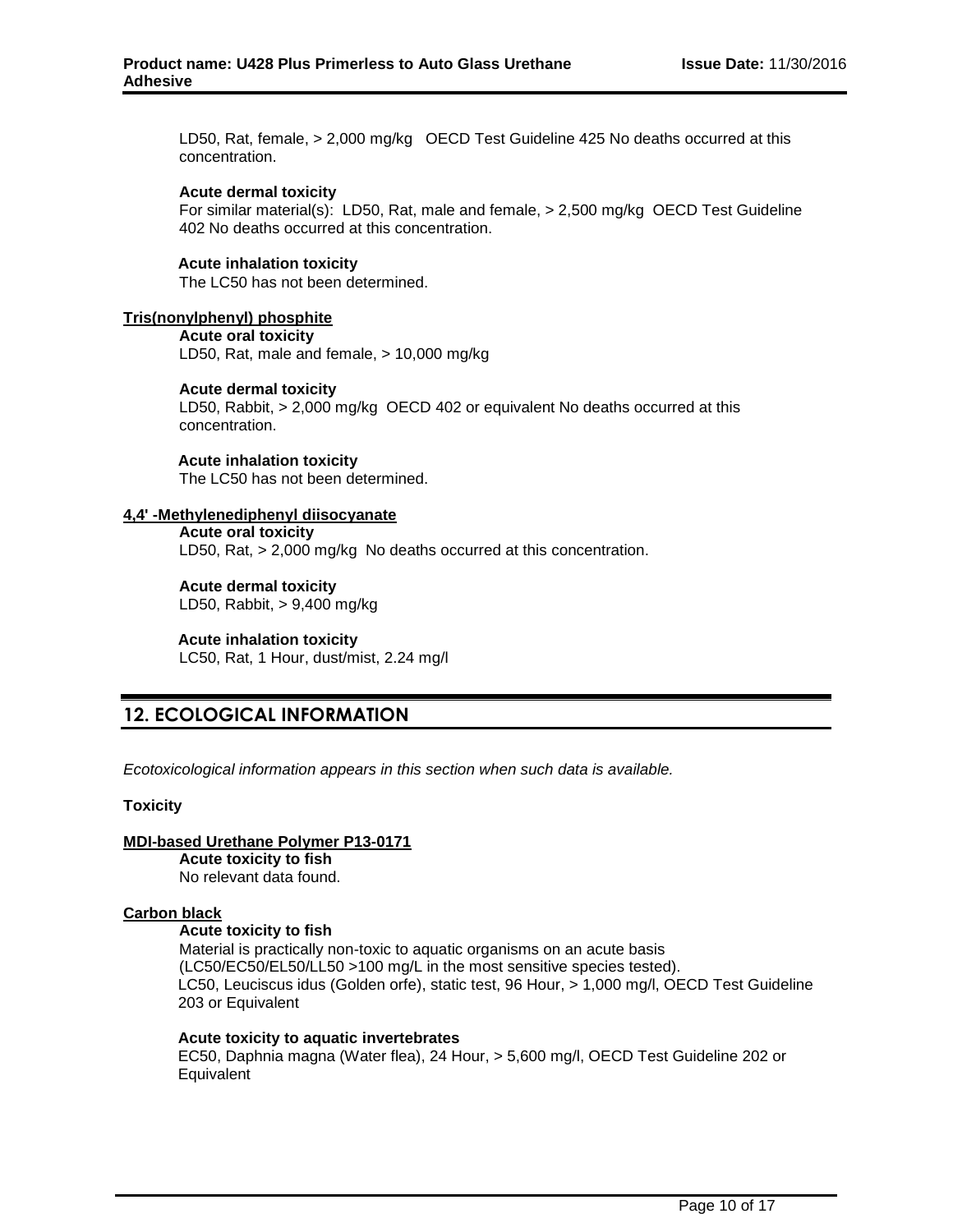# **Diisononyl phthalate**

**Acute toxicity to fish** Not expected to be acutely toxic to aquatic organisms.

#### **Phthalic acid, di-C8-10-branched alkyl esters, C9-rich**

**Acute toxicity to fish** Not expected to be acutely toxic to aquatic organisms.

## **Ceramic materials and wares, chemicals**

**Acute toxicity to fish** No relevant data found.

# **Tris(nonylphenyl) phosphite**

# **Acute toxicity to fish**

Material is highly toxic to aquatic organisms on an acute basis (LC50/EC50 between 0.1 and 1 mg/L in the most sensitive species tested). LC50, Danio rerio (zebra fish), Static, 96 Hour, 10 mg/l

## **Acute toxicity to aquatic invertebrates**

EC50, Daphnia magna (Water flea), 48 Hour, 0.3 mg/l

## **Acute toxicity to algae/aquatic plants**

ErC50, alga Scenedesmus sp., 72 Hour, Growth rate inhibition, > 100 mg/l

## **Toxicity to bacteria**

IC50, activated sludge, 3 Hour, > 100 mg/l

# **4,4' -Methylenediphenyl diisocyanate**

# **Acute toxicity to fish**

The measured ecotoxicity is that of the hydrolyzed product, generally under conditions maximizing production of soluble species. Material is practically non-toxic to aquatic organisms on an acute basis (LC50/EC50/EL50/LL50 >100 mg/L in the most sensitive species tested). Based on information for a similar material: LC50, Danio rerio (zebra fish), static test, 96 Hour, > 1,000 mg/l, OECD Test Guideline 203 or **Equivalent** 

#### **Acute toxicity to aquatic invertebrates**

Based on information for a similar material: EC50, Daphnia magna (Water flea), static test, 24 Hour, > 1,000 mg/l, OECD Test Guideline 202 or Equivalent

#### **Acute toxicity to algae/aquatic plants**

Based on information for a similar material: NOEC, Desmodesmus subspicatus (green algae), static test, 72 Hour, Growth rate inhibition, 1,640 mg/l, OECD Test Guideline 201 or Equivalent

# **Toxicity to bacteria**

Based on information for a similar material: EC50, activated sludge, static test, 3 Hour, Respiration rates., > 100 mg/l

# **Toxicity to soil-dwelling organisms**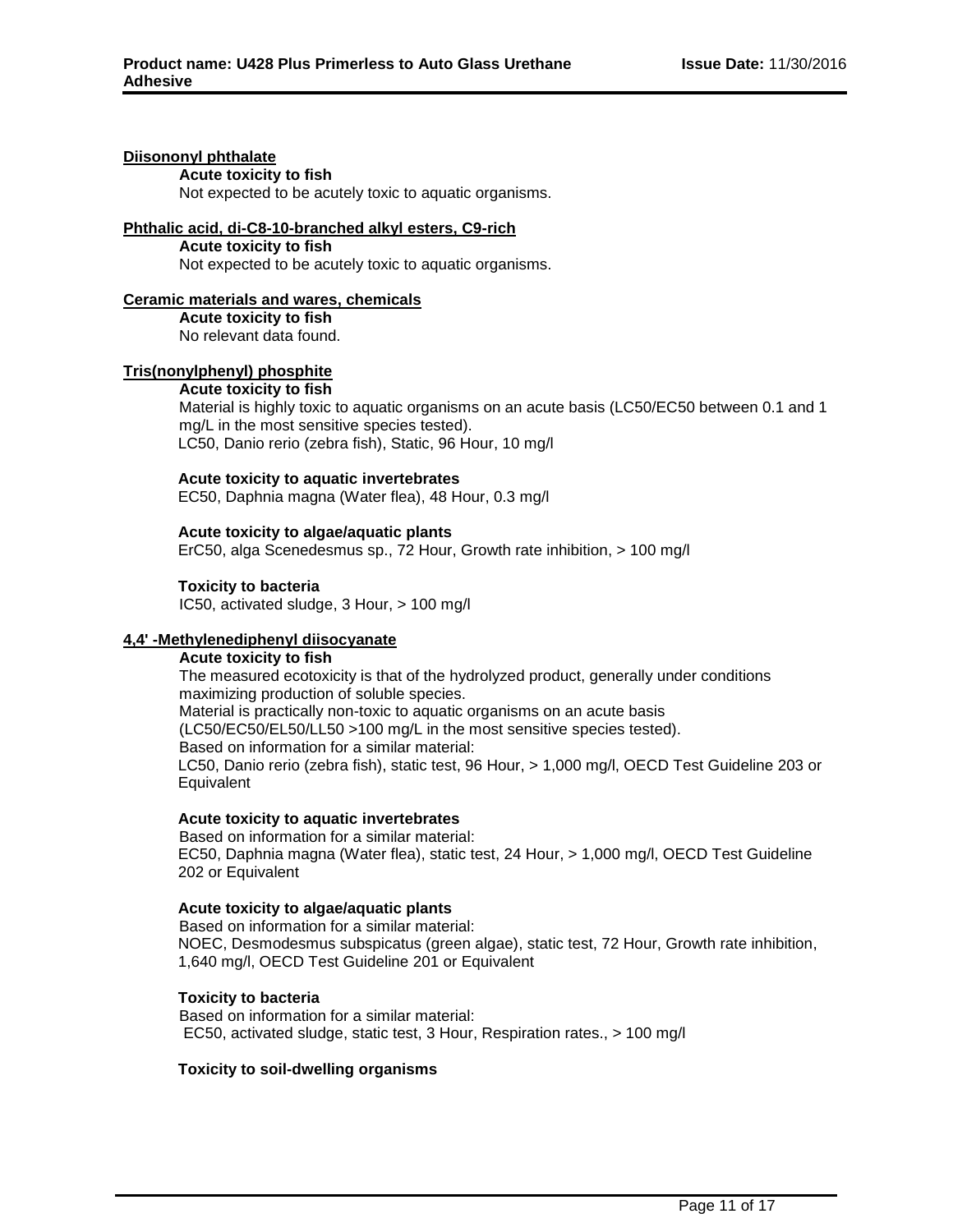EC50, Eisenia fetida (earthworms), Based on information for a similar material:, 14 d, > 1,000 mg/kg

#### **Toxicity to terrestrial plants**

EC50, Avena sativa (oats), Growth inhibition, 1,000 mg/l EC50, Lactuca sativa (lettuce), Growth inhibition, 1,000 mg/l

#### **Persistence and degradability**

#### **MDI-based Urethane Polymer P13-0171**

**Biodegradability:** No relevant data found.

#### **Carbon black**

**Biodegradability:** Biodegradation is not applicable.

#### **Diisononyl phthalate**

**Biodegradability:** Material is readily biodegradable. Passes OECD test(s) for ready biodegradability. Material is ultimately biodegradable (reaches > 70% mineralization in OECD test(s) for inherent biodegradability). 10-day Window: Not applicable **Biodegradation:** 74 % **Exposure time:** 28 d **Method:** OECD Test Guideline 301C or Equivalent 10-day Window: Not applicable **Biodegradation:** > 99 % **Exposure time:** 28 d **Method:** OECD Test Guideline 302A or Equivalent 10-day Window: Not applicable **Biodegradation:** 70.5 % **Exposure time:** 28 d **Method:** OECD Test Guideline 301F or Equivalent

#### **Theoretical Oxygen Demand:** 2.64 mg/mg

#### **Stability in Water (1/2-life)**

Hydrolysis, half-life, 3.4 year, pH 7, Half-life Temperature 25 °C, Estimated. Hydrolysis, half-life, 0.34 year, pH 8, Half-life Temperature 25 °C, Estimated.

#### **Photodegradation**

**Test Type:** Half-life (indirect photolysis) **Sensitizer:** OH radicals **Atmospheric half-life:** 5.487 Hour **Method:** Estimated.

#### **Phthalic acid, di-C8-10-branched alkyl esters, C9-rich**

**Biodegradability:** Material is readily biodegradable. Passes OECD test(s) for ready biodegradability. Material is ultimately biodegradable (reaches > 70% mineralization in OECD test(s) for inherent biodegradability). 10-day Window: Not applicable **Biodegradation:** 74 % **Exposure time:** 28 d **Method:** OECD Test Guideline 301C or Equivalent 10-day Window: Not applicable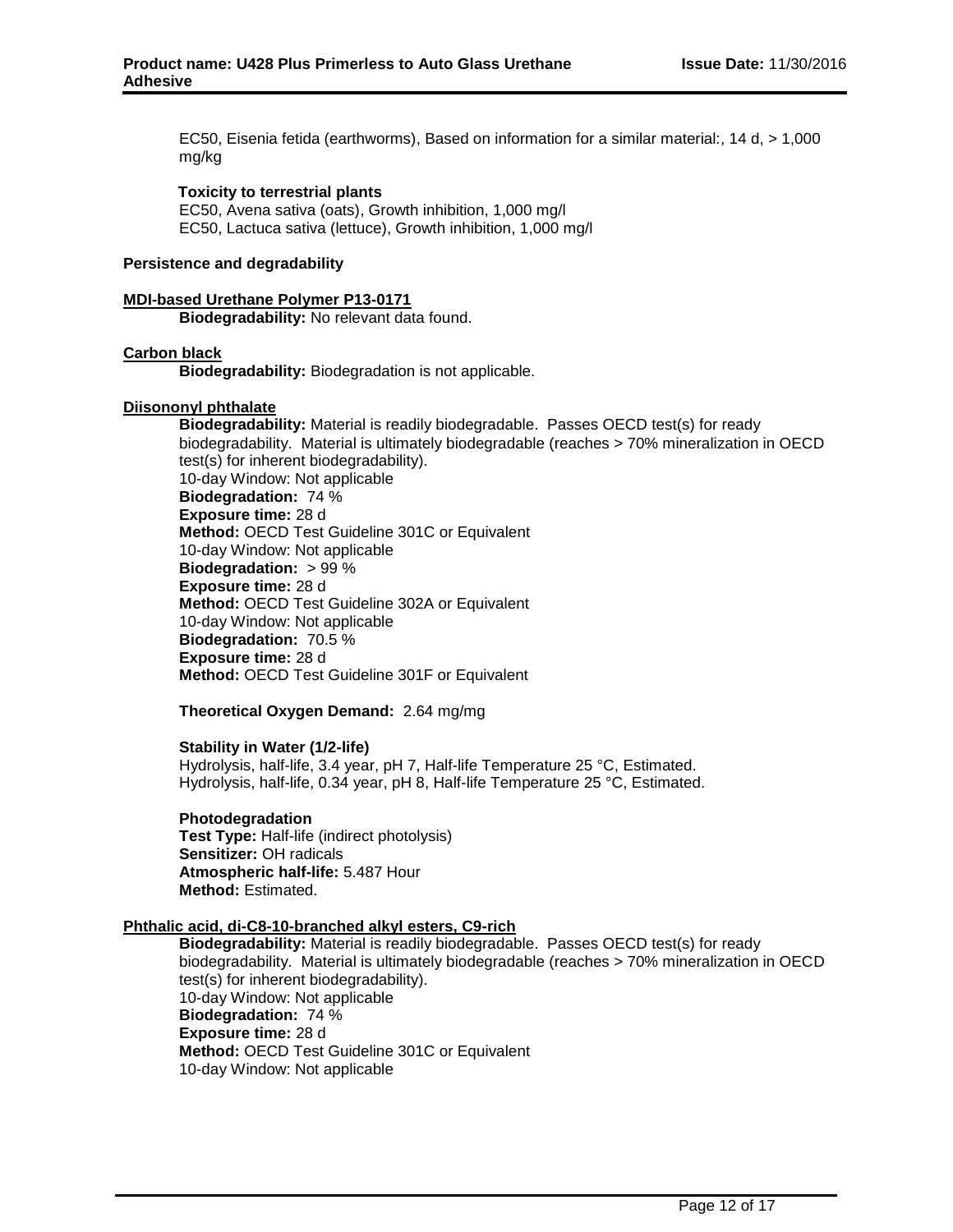**Biodegradation:** > 99 % **Exposure time:** 28 d **Method:** OECD Test Guideline 302A or Equivalent 10-day Window: Not applicable **Biodegradation:** 70.5 % **Exposure time:** 28 d **Method:** OECD Test Guideline 301F or Equivalent

### **Theoretical Oxygen Demand:** 2.64 mg/mg

#### **Stability in Water (1/2-life)**

Hydrolysis, half-life, 3.4 year, pH 7, Half-life Temperature 25 °C Hydrolysis, half-life, 125.2 d, pH 8, Half-life Temperature 25 °C

# **Photodegradation Test Type:** Half-life (indirect photolysis)

**Sensitizer:** OH radicals **Atmospheric half-life:** 5.487 Hour **Method:** Estimated.

#### **Ceramic materials and wares, chemicals**

**Biodegradability:** Biodegradation is not applicable.

#### **Tris(nonylphenyl) phosphite**

**Biodegradability:** Material is expected to biodegrade very slowly (in the environment). Fails to pass OECD/EEC tests for ready biodegradability. 10-day Window: Fail **Biodegradation:** < 4 % **Exposure time:** 28 d **Method:** OECD Test Guideline 301D or Equivalent

#### **4,4' -Methylenediphenyl diisocyanate**

**Biodegradability:** In the aquatic and terrestrial environment, material reacts with water forming predominantly insoluble polyureas which appear to be stable. In the atmospheric environment, material is expected to have a short tropospheric half-life, based on calculations and by analogy with related diisocyanates. 10-day Window: Not applicable **Biodegradation:** 0 % **Exposure time:** 28 d **Method:** OECD Test Guideline 302C or Equivalent

#### **Bioaccumulative potential**

#### **MDI-based Urethane Polymer P13-0171**

**Bioaccumulation:** No relevant data found.

## **Carbon black**

**Bioaccumulation:** No relevant data found.

#### **Diisononyl phthalate**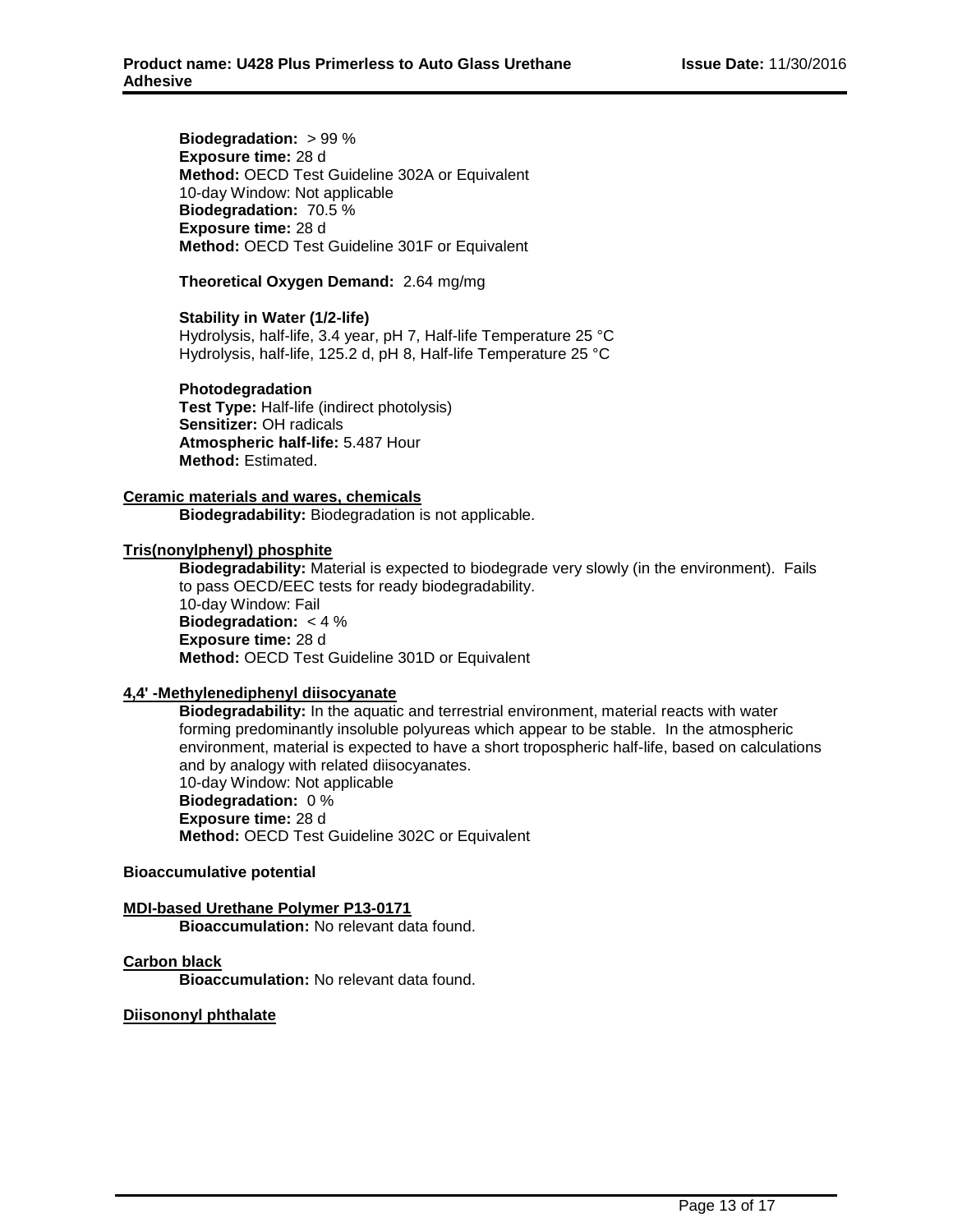**Bioaccumulation:** Bioconcentration potential is low (BCF less than 100 or log Pow greater than 7).

**Partition coefficient: n-octanol/water(log Pow):** 8.8 - 9.7 OECD Test Guideline 117 or **Equivalent** 

## **Phthalic acid, di-C8-10-branched alkyl esters, C9-rich**

**Bioaccumulation:** Bioconcentration potential is low (BCF less than 100 or log Pow greater than 7).

**Partition coefficient: n-octanol/water(log Pow):** 9.37 Estimated.

#### **Ceramic materials and wares, chemicals**

**Bioaccumulation:** Partitioning from water to n-octanol is not applicable.

#### **Tris(nonylphenyl) phosphite**

**Bioaccumulation:** Bioconcentration potential is low (BCF less than 100 or log Pow greater than 7).

**Partition coefficient: n-octanol/water(log Pow):** 20.05 OECD Test Guideline 117 or Equivalent

## **4,4' -Methylenediphenyl diisocyanate**

**Bioaccumulation:** Bioconcentration potential is low (BCF < 100 or Log Pow < 3). Reacts with water. In the aquatic and terrestrial environment, movement is expected to be limited by its reaction with water forming predominantly insoluble polyureas. **Bioconcentration factor (BCF):** 92 Cyprinus carpio (Carp) 28 d

#### **Mobility in soil**

## **MDI-based Urethane Polymer P13-0171**

No relevant data found.

#### **Carbon black**

No relevant data found.

#### **Diisononyl phthalate**

Expected to be relatively immobile in soil (Koc > 5000). **Partition coefficient (Koc):** > 5000 Estimated.

#### **Phthalic acid, di-C8-10-branched alkyl esters, C9-rich**

Expected to be relatively immobile in soil (Koc > 5000). **Partition coefficient (Koc):** > 5000 Estimated.

#### **Ceramic materials and wares, chemicals**

No relevant data found.

#### **Tris(nonylphenyl) phosphite**

Expected to be relatively immobile in soil (Koc > 5000). **Partition coefficient (Koc):** > 5000 Estimated.

#### **4,4' -Methylenediphenyl diisocyanate**

In the aquatic and terrestrial environment, movement is expected to be limited by its reaction with water forming predominantly insoluble polyureas.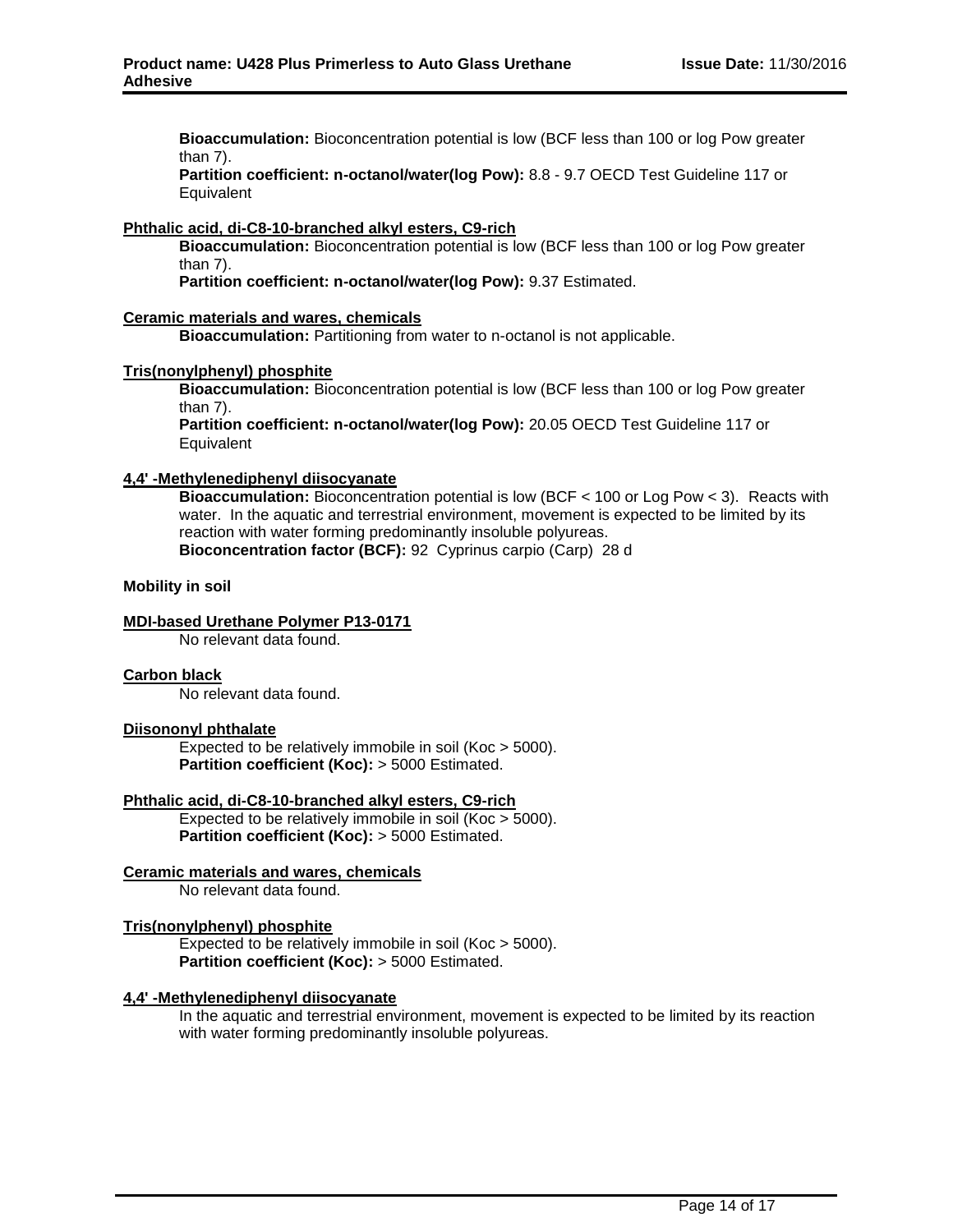# **13. DISPOSAL CONSIDERATIONS**

**Disposal methods:** DO NOT DUMP INTO ANY SEWERS, ON THE GROUND, OR INTO ANY BODY OF WATER. All disposal practices must be in compliance with all Federal, State/Provincial and local laws and regulations. Regulations may vary in different locations. Waste characterizations and compliance with applicable laws are the responsibility solely of the waste generator. AS YOUR SUPPLIER, WE HAVE NO CONTROL OVER THE MANAGEMENT PRACTICES OR MANUFACTURING PROCESSES OF PARTIES HANDLING OR USING THIS MATERIAL. THE INFORMATION PRESENTED HERE PERTAINS ONLY TO THE PRODUCT AS SHIPPED IN ITS INTENDED CONDITION AS DESCRIBED IN MSDS SECTION: Composition Information. FOR UNUSED & UNCONTAMINATED PRODUCT, the preferred options include sending to a licensed, permitted: Incinerator or other thermal destruction device.

**Treatment and disposal methods of used packaging:** Empty containers should be recycled or otherwise disposed of by an approved waste management facility. Waste characterizations and compliance with applicable laws are the responsibility solely of the waste generator. Do not re-use containers for any purpose.

# **14. TRANSPORT INFORMATION**

**DOT**

Not regulated for transport

#### **Classification for SEA transport (IMO-IMDG):**

Not regulated for transport Consult IMO regulations before transporting ocean bulk

**Transport in bulk according to Annex I or II of MARPOL 73/78 and the IBC or IGC Code**

**Classification for AIR transport (IATA/ICAO):**

Not regulated for transport

This information is not intended to convey all specific regulatory or operational requirements/information relating to this product. Transportation classifications may vary by container volume and may be influenced by regional or country variations in regulations. Additional transportation system information can be obtained through an authorized sales or customer service representative. It is the responsibility of the transporting organization to follow all applicable laws, regulations and rules relating to the transportation of the material.

# **15. REGULATORY INFORMATION**

**Superfund Amendments and Reauthorization Act of 1986 Title III (Emergency Planning and Community Right-to-Know Act of 1986) Sections 311 and 312**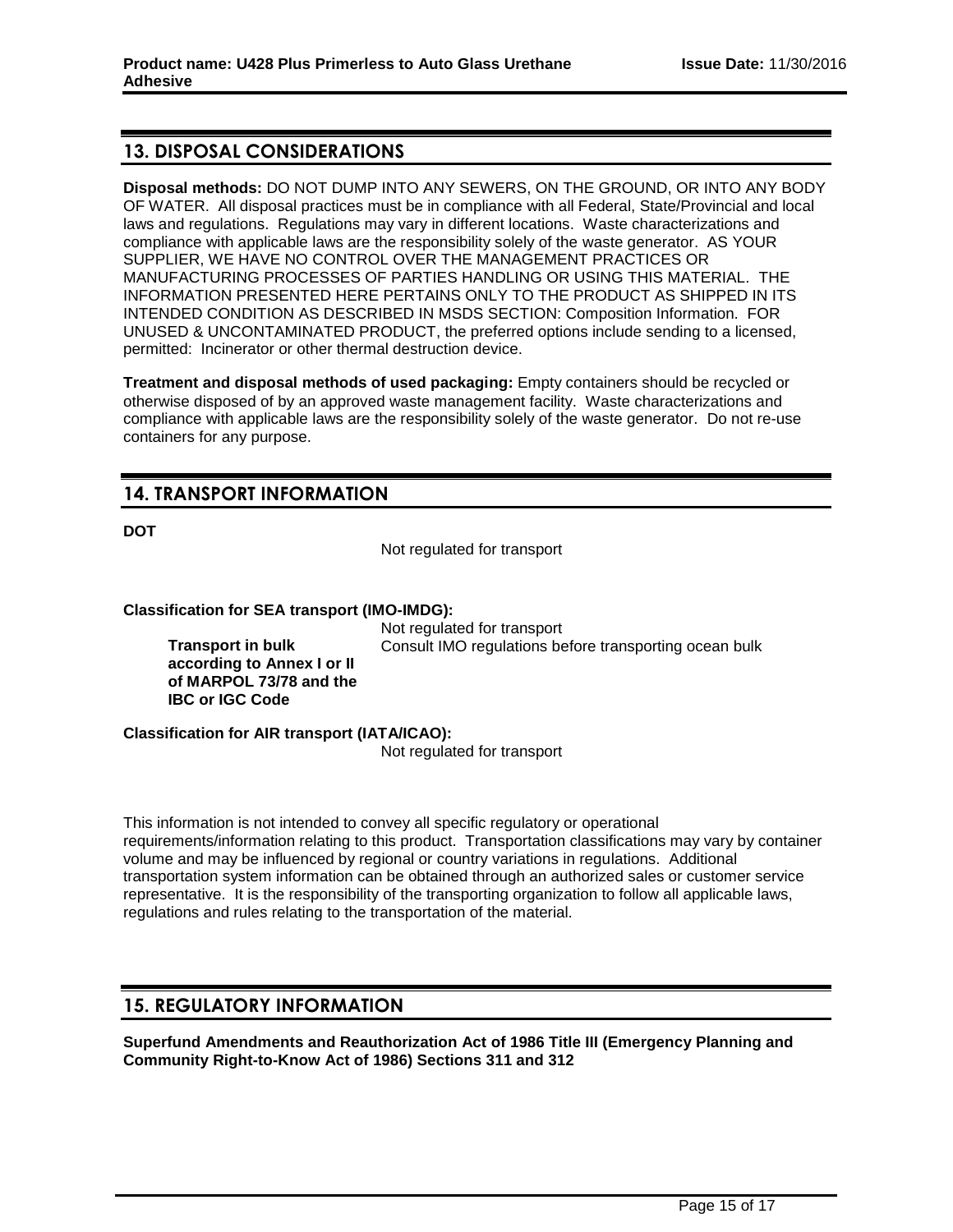Acute Health Hazard

#### **Superfund Amendments and Reauthorization Act of 1986 Title III (Emergency Planning and Community Right-to-Know Act of 1986) Section 313**

This material does not contain any chemical components with known CAS numbers that exceed the threshold (De Minimis) reporting levels established by SARA Title III, Section 313.

## **Comprehensive Environmental Response, Compensation, and Liability Act of 1980 (CERCLA) Section 103**

| Calculated RQ exceeds reasonably attainable upper limit. |              |                       |
|----------------------------------------------------------|--------------|-----------------------|
| <b>Components</b>                                        | <b>CASRN</b> | <b>RQ (RCRA Code)</b> |
| 4,4'-Methylenediphenyl diisocyanate                      | 101-68-8     | 5000 lbs RQ           |

#### **Pennsylvania (Worker and Community Right-To-KnowAct): Pennsylvania Hazardous Substances List and/or Pennsylvania Environmental Hazardous Substance List:**

The following product components are cited in the Pennsylvania Hazardous Substance List and/or the Pennsylvania Environmental Substance List, and are present at levels which require reporting.

| <b>Components</b>                              | <b>CASRN</b> |
|------------------------------------------------|--------------|
| Carbon black                                   | 1333-86-4    |
| Diisononyl phthalate                           | 28553-12-0   |
| Phthalic acid, di-C8-10-branched alkyl esters, | 68515-48-0   |
| C9-rich                                        |              |

# **California Proposition 65 (Safe Drinking Water and Toxic Enforcement Act of 1986)**

WARNING: This product contains a chemical(s) known to the State of California to cause cancer.

#### **United States TSCA Inventory (TSCA)**

All components of this product are in compliance with the inventory listing requirements of the U.S. Toxic Substances Control Act (TSCA) Chemical Substance Inventory.

# **16. OTHER INFORMATION**

#### **Hazard Rating System**

**NFPA**

| Health | <b>Reactivity</b> |
|--------|-------------------|
|        |                   |

#### **Revision**

Identification Number: 101199035 / A001 / Issue Date: 11/30/2016 / Version: 11.2 Most recent revision(s) are noted by the bold, double bars in left-hand margin throughout this document.

| len<br>r |
|----------|
|----------|

| <b>ACGIH</b>   | USA. American Conference of Governmental Industrial Hygienists (ACGIH)              |
|----------------|-------------------------------------------------------------------------------------|
|                | Threshold Limit Values (TLV)                                                        |
| $\overline{C}$ | Ceiling                                                                             |
| Dow IHG        | Dow Industrial Hygiene Guideline                                                    |
| OSHA Z-1       | USA. Occupational Exposure Limits (OSHA) - Table Z-1 Limits for Air<br>Contaminants |